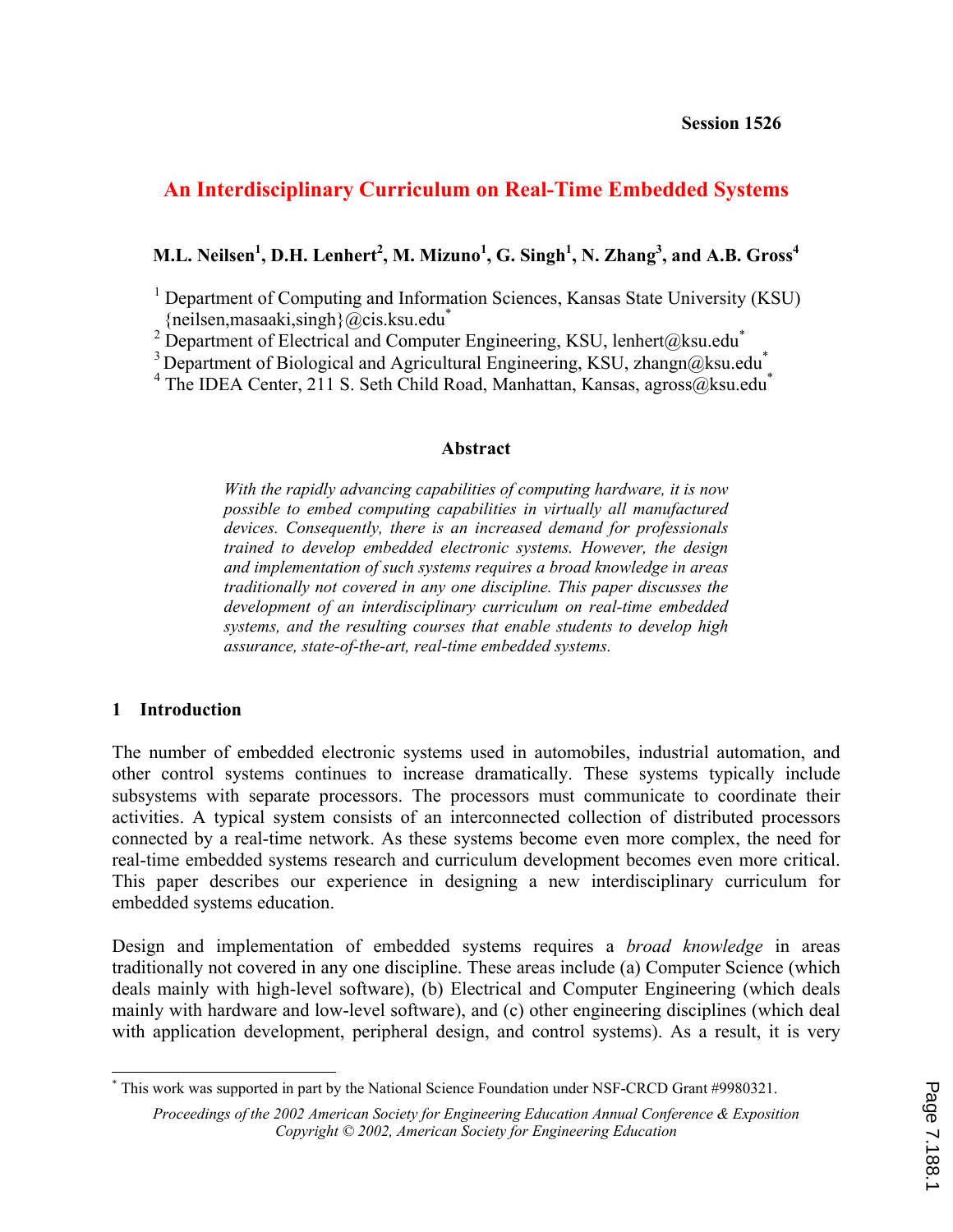difficult to train students and engineers within a single discipline to effectively design and implement complex, real-time embedded systems.

Consequently, we felt that it was important to establish an *interdisciplinary framework* of structured courses for education in real-time embedded system design. Even though some existing courses overlapped with parts of the new curriculum, they generally provided coverage of other material that is not relevant to embedded system design. To gain the same level of understanding provided by our curriculum, students need to take many more courses and still lack complete coverage of contemporary embedded system design concepts. Our well-defined focus allows us to concentrate on the elements required to master embedded systems design, and also satisfy the needs of engineers currently working in industry.

Due to the lack of time and facilities, traditional university education tends to emphasize theory and concepts. Even though implementation (laboratory) projects are associated with many courses, these projects tend to be more abstract than real implementations that can be used directly in industrial and commercial products. Typically, there is a large gap in students' understanding between theory (conceptual understanding) and implementation (concrete understanding). As a result, many students who have a good understanding of theory and concepts do not have confidence to map their knowledge onto implementations. One of the goals of this curriculum is to expose students to industrial and commercial quality implementations and *bridge the gap between conceptual understanding and concrete implementations*. After students are able to apply abstract knowledge in concrete implementations, subsequent higherlevel, theory-oriented courses have more relevance.

The availability of powerful microprocessors and development environments supporting highlevel languages and formalisms has allowed complex features to be incorporated into embedded systems. In turn, this sophistication has enabled the development of embedded systems to control complex applications having real-time, reliability and safety constraints by utilizing theoretical research advances made in a number of areas such as real-time computing, hardware interfacing, networking, fault-tolerance, and verification. Hence, theoretical research from these areas needs to be applied in practice for the development of high assurance, state-of-the-art, real-time embedded systems. We *incorporate recent advances* in methodologies, development tools and design techniques to develop practical new design methodologies, and apply those techniques in the design of real-time embedded systems. At the same time, the rapid evolution of embedded systems in industry also drives new directions for theoretical research.

Finally, the curriculum allows us to *accelerate applied research* in engineering, and produce significant new embedded systems for numerous applications including variable rate technology for precision farming. This transfer of technology has enabled us to develop even stronger linkages with industry.

The overall objective is to provide opportunities for students with varying engineering backgrounds to gain knowledge and experience in the design and implementation of real-time embedded systems, and to advance the state-of-the-art in design methodologies and real-time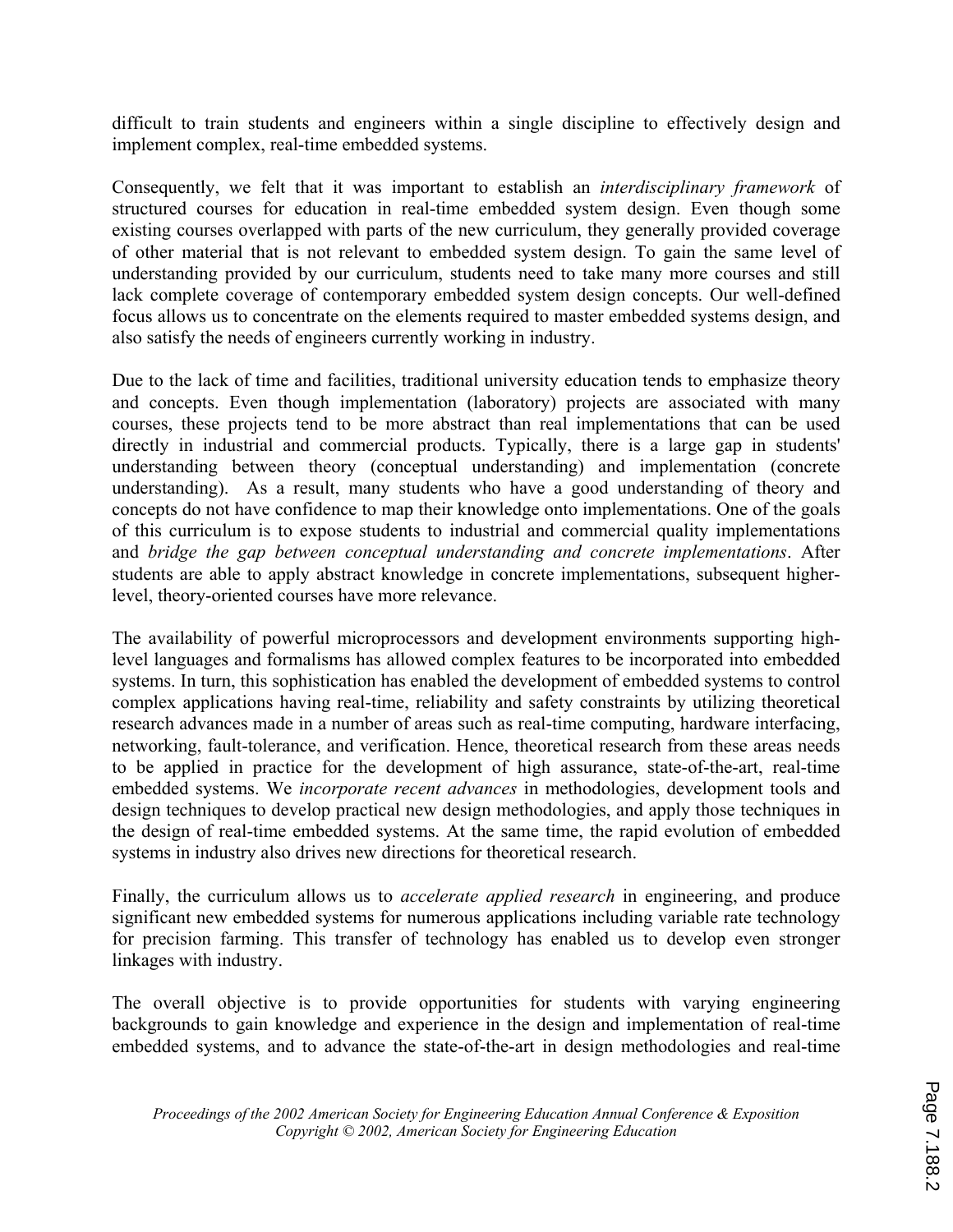applications. This paper presents the novel aspects of this new curriculum, and includes a qualitative and quantitative evaluation of the curriculum.

The next section provides some background information and identifies some requirements for an embedded systems curriculum. Section 3 describes the entire curriculum currently under development at Kansas State University. An analysis of the curriculum is presented in Section 4. Finally, the paper concludes in Section 5 with a summary and recommendations for future work.

## **2 Background**

Traditional approaches to system design in Computer Science have focused primarily on software design, whereas system design in other engineering disciplines has focused primarily on hardware design. With the introduction of inexpensive microprocessors, it became possible to provide students with hands-on laboratory experiences to construct simple embedded systems. As these systems have evolved in commercial applications, the number and complexity of embedded controllers has also increased. A significant portion of the design process must now focus on software engineering and the integration of hardware and software. However, most microprocessor-based system courses still emphasize hardware construction [4,5]. In order to address both software and hardware issues, it becomes essential to apply an *interdisciplinary approach*.

Many microcontrollers are used in real-time control systems such as automotive electronics and factory automation. To be practical for industry, the per-unit cost must be strictly controlled, but the development platform can be fairly expensive as long as the development cost can be amortized over thousands or millions of units. However, in an academic environment, the cost per development platform must be controlled to fit within a typically constrained laboratory budget. Early in the development process, this was a limitation in trying to establish a collection of interdepartmental laboratories. More recently, we have benefited by the foresight of many leading development platform (both software and hardware) vendors.

Our initial focus was on Controller Area Networks (CAN). CAN networks are used in a wide range of applications including industrial automation, automotive electronics, agricultural applications, and marine craft. Many different 8-, 16-, and 32-bit microcontrollers have embedded CAN controllers. We are currently using the 16-bit Infineon C167CR microcontrollers and the 32-bit Motorola MPC555 PowerPC and 68K microcontrollers. All of these microcontrollers have dual CAN controllers with full support for the CAN 2.0B format.

Currently, most embedded systems code is developed using a high-level language, only a small part is typically written in assembly language. Consequently, it is important for students to clearly understand how compilers work and the relationship between their high-level code and the resulting compiled code (not to mention the ability to identify errors generated by an optimizing compiler). Development environments should support source-level debugging, simulators, profiling, and analysis tools. Many developers are now offering University Partner Programs to enable the integration of these sophisticated development tools into the curriculum.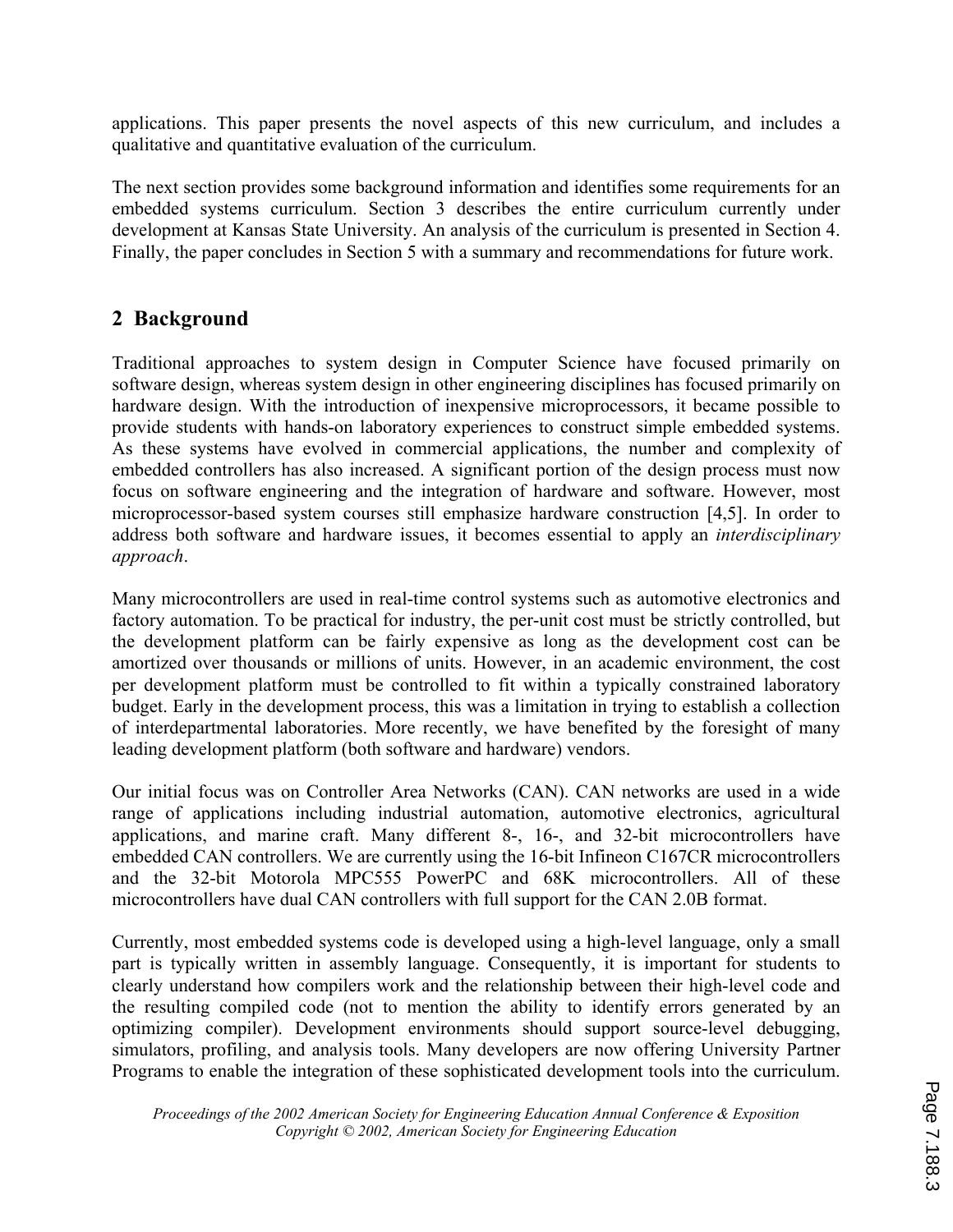We currently use Rational Rose Real Time, WindRiver's Tornado 2.0, and Tasking's Integrated Development Environment (compilers, debuggers, simulators, etc.).

Another frequently required technology is a real-time operating system (RTOS). We currently use both commercial (WindRiver's VxWorks and pOSEK) and in-house operating systems. We built an RTOS that provides an efficient and extensible set of services. The functionality of the RTOS includes scheduling and thread context switching capability, synchronization primitives, and micro-interrupt handlers for interruptible peripheral devices. On top of the RTOS, various functions can be implemented as independent threads. All of these real-time operating systems can be used in either *simulation* or *execution* mode.

Applications of embedded systems in industrial and agricultural applications usually involve a large number of various types of *sensors* and *actuators* connected by a real-time network. The rapid increase of such applications requires in-depth research to correctly interface multiple sensors and actuators. These applications serve as excellent case studies to evaluate the utility of our object-oriented approach. Fast computation speed has been a major barrier for many realtime sensing and control applications, especially for sensors requesting a large amount of computation, such as image sensors. In on-going research, we are integrating Digital Signal Processors (DSP) into a real-time embedded system in order to accomplish the fast image processing required for real-time weed detection and spray control. DSPs designed for real-time digital signal and image processing greatly enhance the processing speed by adopting parallel architectures. Advanced DSPs, such as the TMS320C80 parallel processor, contain up to five fully programmable processors for high speed, parallel processing. Such a processor is very capable of processing images covering a sufficient width for a standard herbicide applicator, at a processing speed of 40-50 image frames per second. This allows a 4-5 mph ground velocity for the applicator [6]. In another on-going research project, we are developing a field-level Geographic Information System (GIS), which integrates multiple map layers, including remotely sensed imagery, with real-time positioning signals received from the Global Positioning System (GPS) [7]. Such a system can be used for many real-time field applications, including variablerate chemical applications, variable seed-rate planting, and yield mapping. For these applications, fast computation speed is always a central issue and is an excellent application of our research on hardware/software tradeoffs.

The importance of real-time networking becomes more obvious when applications involving multiple subsystems, each containing a large number of sensors and actuators, are developed. Modern agricultural machines are equipped with advanced, microprocessor-based embedded systems. For example, a modern tractor may use up to nine Electronic Control Units (ECU) and nearly a hundred sensors and computer-operated actuators to monitor and improve its performance. With the rapid development of new technologies for precision agriculture, more sensors and actuators with sophisticated control algorithms will be added to the system. This requires more complex and reliable networking techniques. We are currently conducting research on real-time image and optical weed sensors, particle flow sensors [6], soil moisture sensors [8], and standing wave sensors. Numerous other sensors have been developed for precision agriculture. Many of these sensors may be linked with a real-time network to log sensory data and provide feedback for real-time control. A current trend in agriculture is to apply fertilizers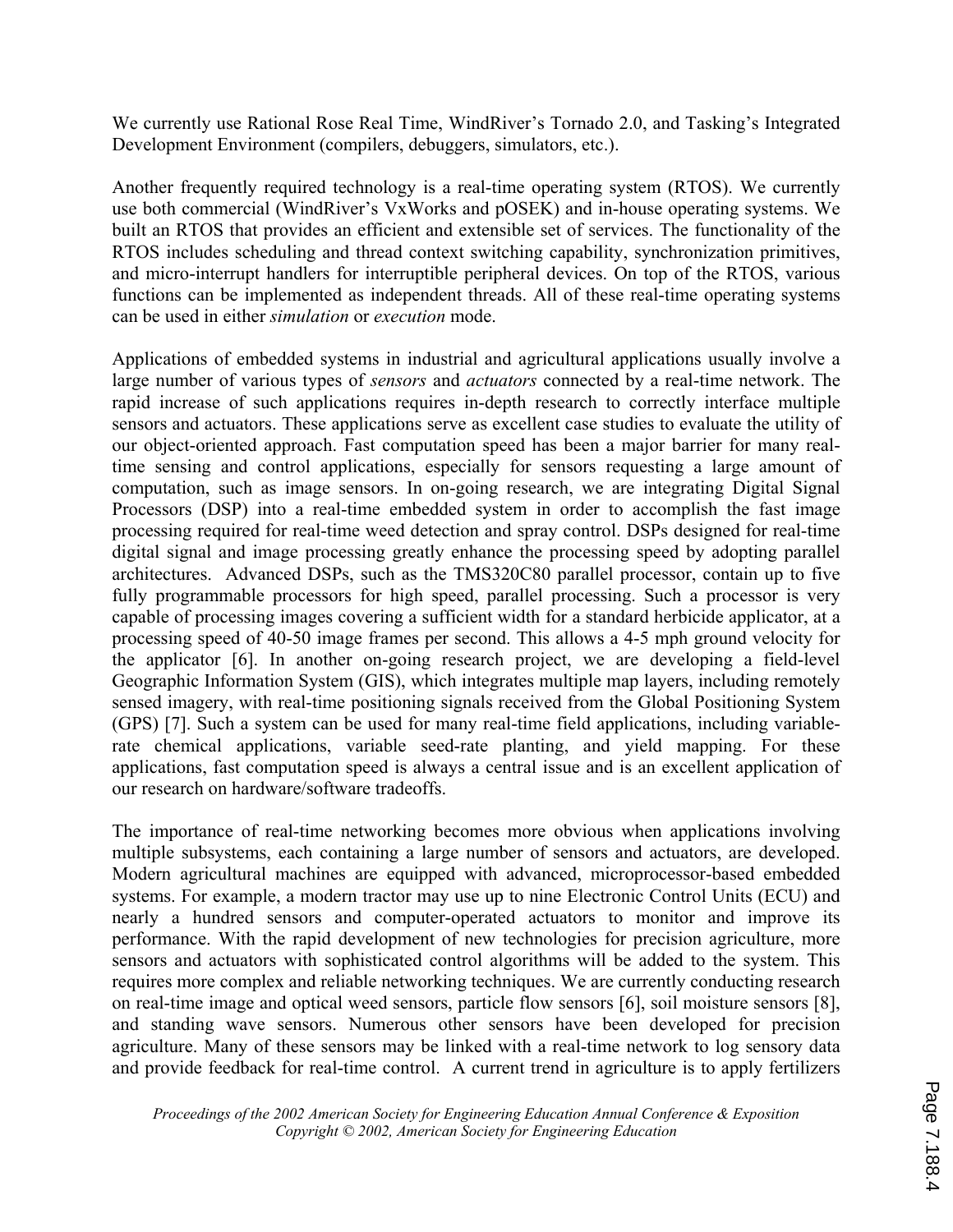and chemicals at variable rates to enhance efficiency and reduce environmental impacts. A typical variable rate technology (VRT) design requires both sensors and actuators on a real-time network. The next section provides an overview of our curriculum that enables students to develop these complex, real-time embedded systems.

# **3 Curriculum Development**

The core curriculum consists of the following four courses:

- 1. A *remedial* course consisting of three independent modules, intended to bring students with varying backgrounds up to speed,
- 2. An *implementation* course that allows students to work with state-of-the-art design tools, embedded development environments, and target platforms to interconnect a variety of sensors and actuators in complete real-time embedded systems,
- 3. A *theory* course covering both real-time scheduling theory and contemporary design methodologies, and
- 4. A *project-based capstone design* course to complete a comprehensive design for a complex embedded system.

This section discusses layout of our curriculum to provide training to embedded systems designers and programmers. The embedded systems curriculum consists of four semester-long courses at the upper undergraduate/beginning graduate level.

### **3.1 Remedial course**

The first course is designed to be a remedial course for students who do not have a proper background for the subsequent courses in the proposed course sequence. The course consists of three five-week modules; students can take only the necessary modules and earn one credit each.

### **1. Module A: Basic real-time electronics**

Embedded systems designers are often required to interconnect basic hardware devices to core microprocessors. Such devices include memory (RAM and ROM), switches, LEDs, and peripheral device ICs in the same and/or different processor families. Details of such interconnections are studied in Course 2. This module offers the basics of hardware interconnections and covers the following topics: (1) introduction to the number system and Boolean logic; (2) design and implementation of gate level circuits (also covers logic family characteristics, such as TTL and CMOS device characteristics) and PLD (Programmable Logic Devices), and address decoding; and (3) introduction to finite state machines and their implementations using logic gates and flip-flops.

#### **2. Module B: Data structures**

Implementation of many parts of microkernels and network protocols is based on fundamental data structures. A common example is use of the queue data structure to implement ready queues and synchronization queues for thread execution. In this module,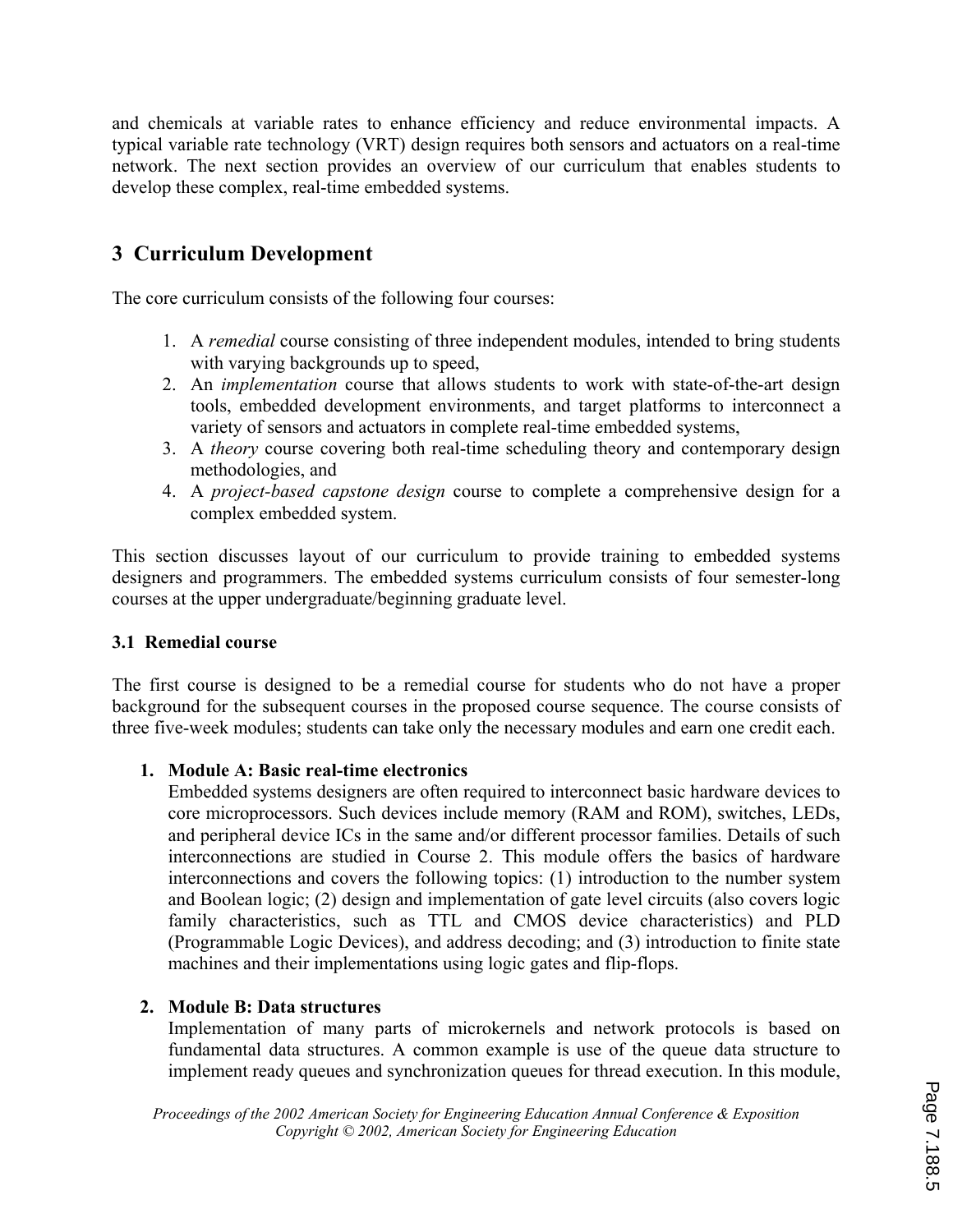we cover basic data structures such as stacks, queues, lists, and priority queues, and algorithmic techniques for sorting, searching and hashing. We emphasize modularity and reuse whereby existing data structure implementations can be specialized to derive more specialized data structures. We also introduce the concept of object-oriented design and interface specifications.

#### **3. Module C: Concurrent programming**

In an asynchronous embedded-system environment where the system controls multiple devices and responds to interrupts from various peripherals, concurrent programming is more appropriate than single threaded programming. In concurrent programming, each independent program module such as a device driver or sensor processing module can be assigned to an independent sequentially running thread. Collections of such threads run concurrently on top of the microkernel and communicate with one another whenever necessary through synchronization primitives provided by the microkernel. Two types of synchronization primitives are common: message passing primitives (send/receive) and shared memory primitives (semaphore based P/V operations and monitor-based wait/signal operations). Students learn how to develop concurrent applications.

#### **3.2 Implementation course**

In this course, students implement simple but complete real-time embedded systems. The course consists of three modules:

#### **1. Module A: Real-time programming fundamentals**

Most embedded system software is currently developed using C/C++ and advanced development environments<sup>1</sup>. In order to effectively replace traditional assembly languages with  $C/C++$ , students study the precise relationship between each  $C/C++$ construct and corresponding assembly code generated by compilers. Then, students are introduced to special techniques for implementing microcontrollers, such as initialization of programmable CPU modules and peripheral devices and linking techniques to produce ROM-able code. The lectures on the above subjects are complemented by lab exercises using advanced microcontroller development environments, such as Tasking/BSO Development Tools.

#### **2. Module B: Real-time operating systems**

A real-time operating system provides an execution environment for concurrent threads. Many commercial real-time operating systems are available for a wide range of processors. The aim of this module is to understand fundamental concepts underlying all real-time operating systems, and specifics regarding commercial implementations, in particular, VxWorks and pOSEK and their corresponding development environments Tornado 2.0 and pOSEKSystem. Finally, this module covers several real-time network architectures. Since our focus is on Controller Area Networks (CAN), we include

 $\overline{\phantom{a}}$ <sup>1</sup> Even though Java was originally designed for development of embedded systems, it requires porting of JVM (Java Virtual Machine). JVM implementations are not available on many existing and new target architectures. Therefore, we will contunue to use  $C/C++$  throughout the courses until Java becomes more common.

*Proceedings of the 2002 American Society for Engineering Education Annual Conference & Exposition Copyright © 2002, American Society for Engineering Education*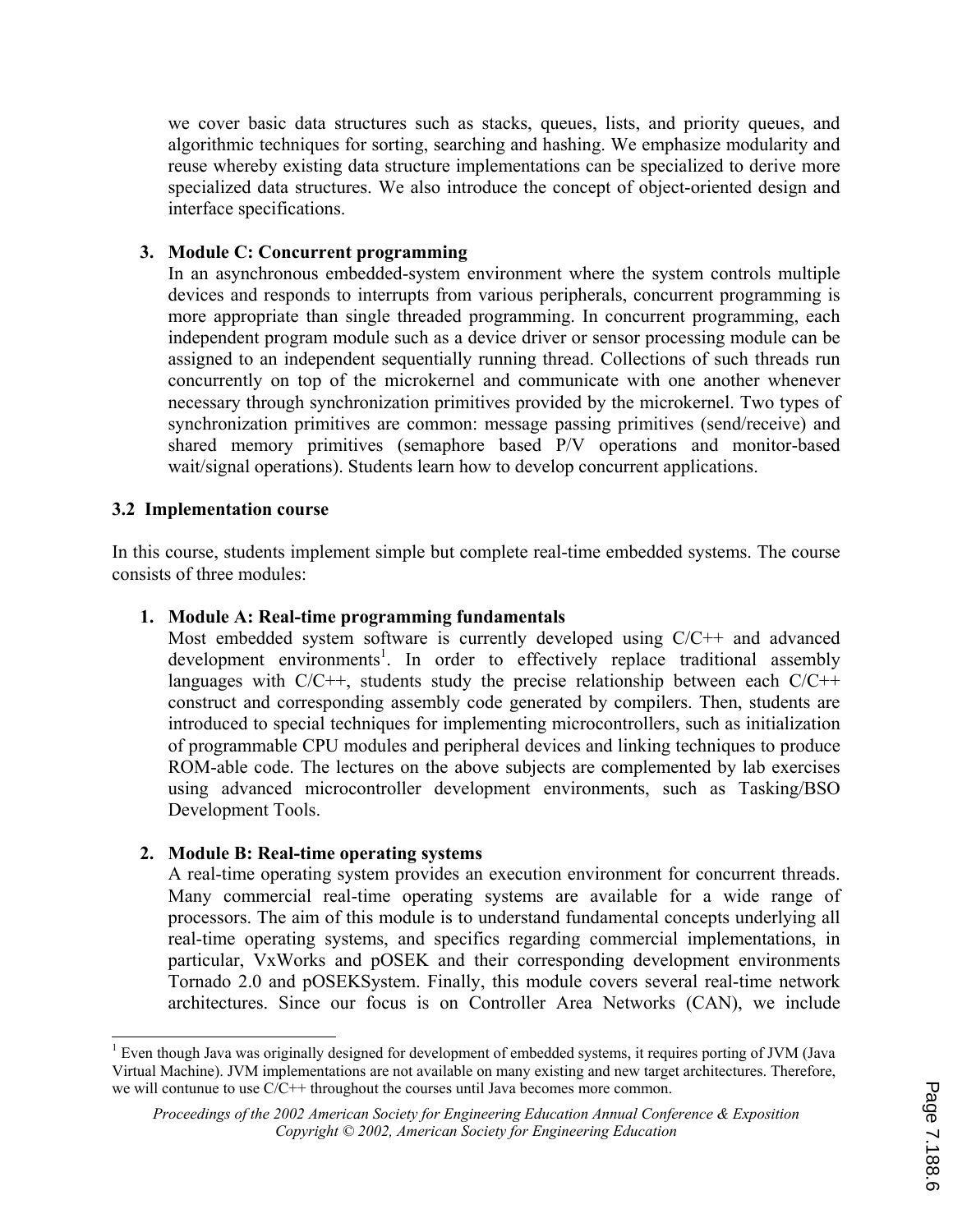complete coverage of the CAN Network Architecture and higher-layer protocols based on CAN.

## **3. Module C: Real-time embedded systems**

This module deals with interconnection of more complex peripherals than ones that Module B deals with, such as CAN networks, DA/AD converters, timers, and PWM (Pulse Width Modulation) -- all of such devices come with variations of various microprocessors. Students implement device drivers and applications for small, but complete, real-time embedded systems. For example, during the past semester, students designed and implemented vehicle control systems. These embedded systems included accelerator, brake, and steering subsystems that communicated over a CAN network. Through such lab projects, students learn how to control various peripherals and build a small, but complete, real-time embedded system.

### **3.3 Theory course**

This course teaches techniques used in the design and analysis of real-time embedded systems. It also provides students with a strong theoretical foundation for those techniques and a solid background in real-time scheduling theory.

In additional to traditional scheduling theory, this course covers elements of the requirements phase, the design phase, and the implementation phase for the design of embedded systems. The requirements phase includes an introduction to UML methodology, use case analysis, and specification of real-time properties. The design phase covers various aspects such as design patterns, use-case realization, and verification. An emphasis is placed on verification techniques.

## **3.4 Capstone design course**

This course is intended to teach techniques that allow engineering an embedded system to satisfy certain performance requirements. The students must be able to evaluate various design choices and make decisions accordingly. Some of the aims of the course include:

- 1. Understanding techniques to satisfy constraints related to real-time, fault-tolerance, correctness, etc.
- 2. Using a well-defined engineering approach (starting with a high-level design and specification and leading to a structured component-based implementation).
- 3. Bridging the gap between theory and practice so that students can apply theoretical knowledge to practice. By carefully choosing case studies, we provide a methodology to translate abstract solutions to concrete ones.

A major component of this course is an industrial-sized *team project* involving the design and implementation of a complete embedded system. The team ideally consists of students from different disciplines (CIS, EECE, MNE, and BAE). As team structures are increasingly emphasized in industry, this is a valuable experience for students. In particular, since the students are from different disciplines, they learn to work in a synergetic manner, exploiting the strengths of each discipline.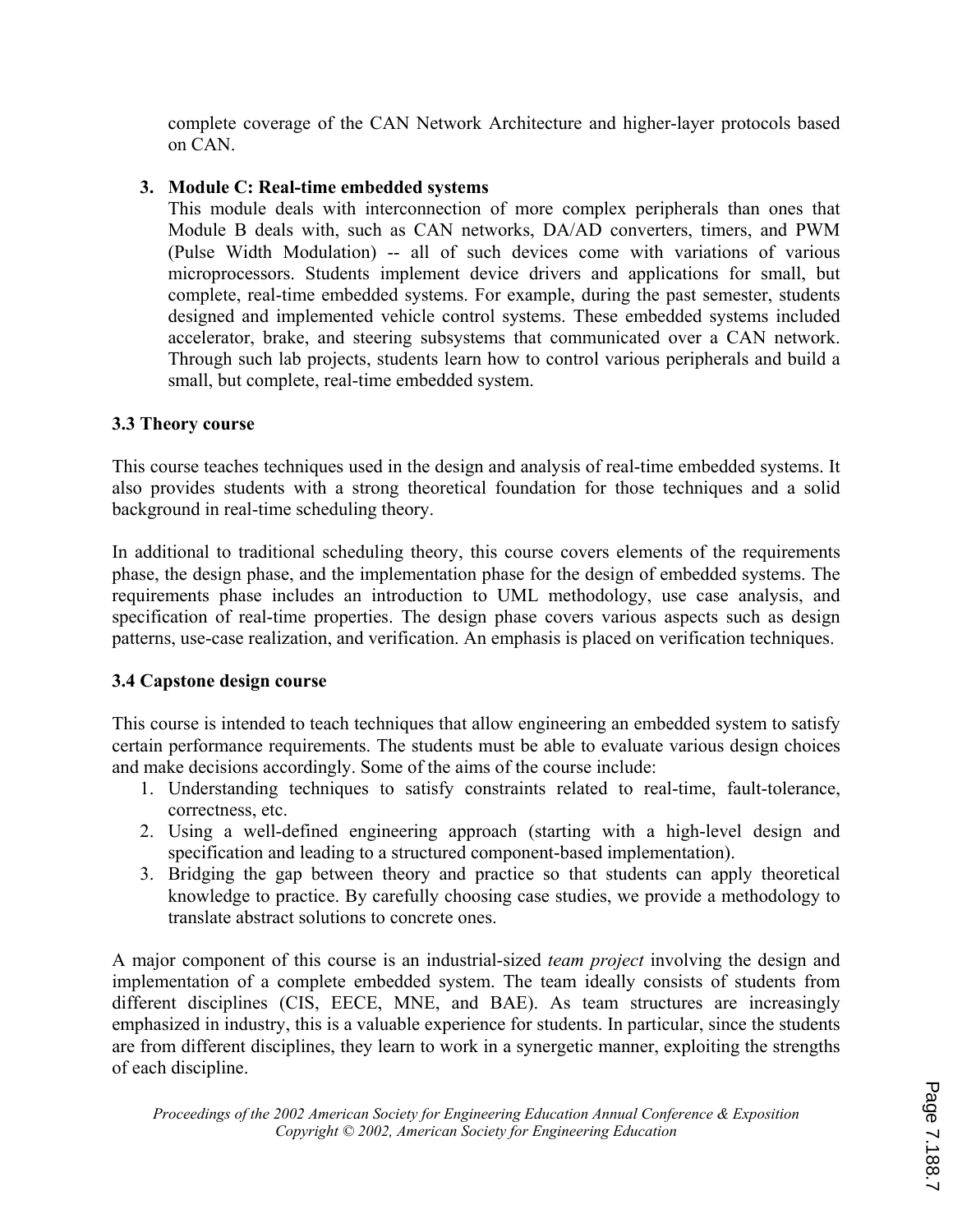This course emphasizes the use of development tools, simulators, profilers, and emulators as essential tools in designing and implementing projects. Our embedded systems development platform is used to perform simulations. We provide simulation models (emulators) for a variety of components including sensors, actuators, and communication links. The user can specify interconnections between them and simulate the system by driving it with inputs to test the validity of the design.



**Figure 1.** Redroot pigweed at different density levels.

For example, one capstone project focuses on agricultural applications involving variable-rate technology (VRT). Infrared sensors are used to collect information (Figure 1). Then, distributed controllers evaluate the input and generate variable-rate application recommendations in realtime. All sensors, controllers, and actuators are networked together using a real-time controller area network.



**Figure 2.** Weed detection system with variable rate applicator.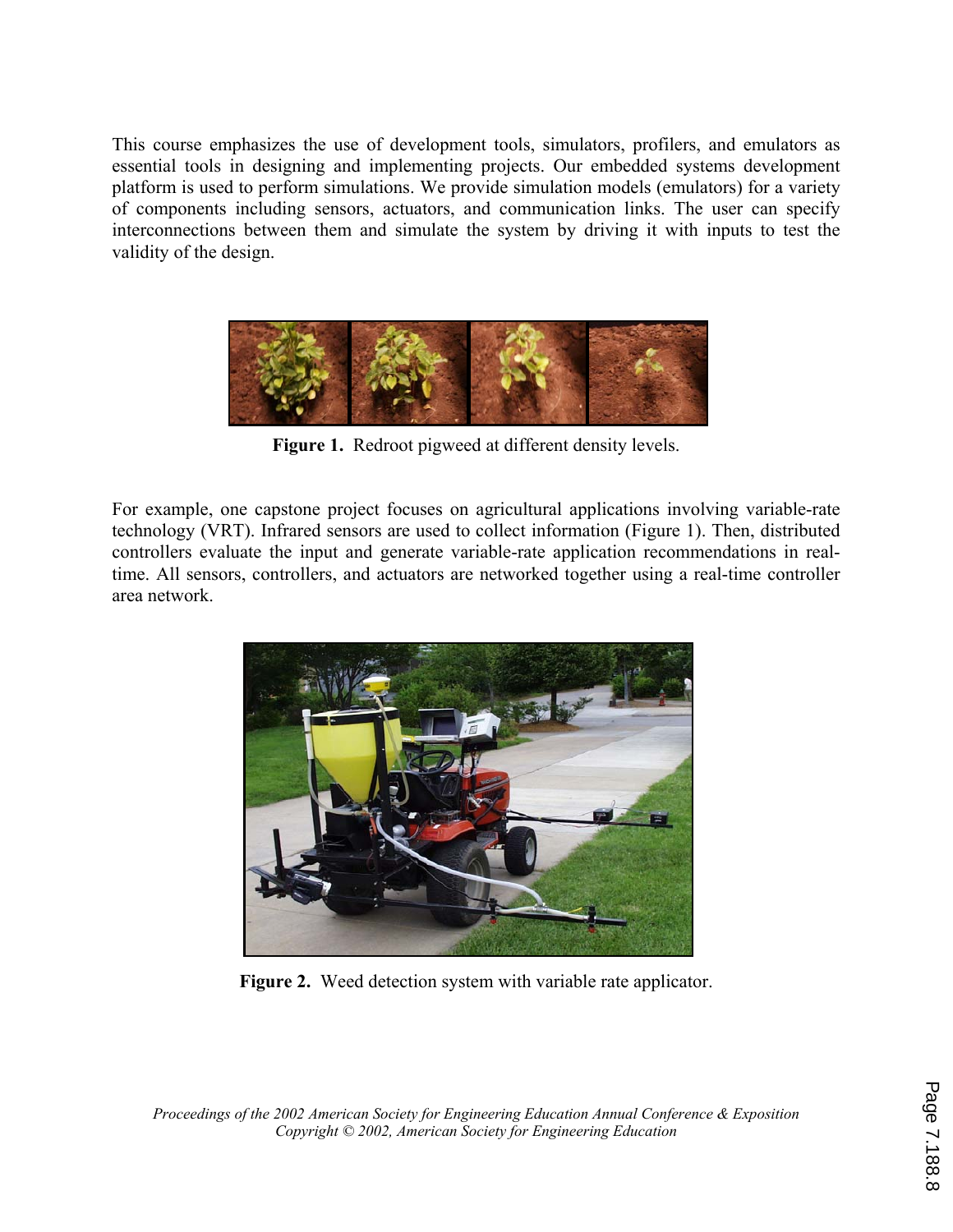## **4 Analysis**

At the completion of each module offered during the Spring 2000, Fall 2000 and Spring 2001 semesters, students were asked to complete an evaluation developed by an external evaluator with input from course instructors. Fifty-seven different students completed at least one module in the curriculum during the first three semesters. Most of these students were graduate students. Four (7%) were upper level undergraduate students. Evaluation survey response rates ranged from 73-100% with an average response rate of 89%.

Students rated each module on three broad areas: course process; student learning; and overall evaluation. Results of each area are discussed. Although each module was evaluated separately, results are combined and summary data are presented for each course.<sup>2</sup>

### **4.1 Course Process Evaluation**

Students were asked to evaluate *the effectiveness of different course elements in terms of how they contributed to their learning* (see Table 1). The course elements typically used to deliver the courses were lectures, handouts, assignments, labs, and web resources. As seen in Table 1, students were overwhelmingly positive about the contribution of each course element to their learning, with very few indicating that the course processes were a weakness. In general, the course processes were viewed to be strengths of the courses.

 $T = 1$ 

| rabie i                   |                                   |          |                                   |               |                                       |               |                                 |          |  |
|---------------------------|-----------------------------------|----------|-----------------------------------|---------------|---------------------------------------|---------------|---------------------------------|----------|--|
| Course Process Evaluation |                                   |          |                                   |               |                                       |               |                                 |          |  |
|                           | Remedial<br>Course<br>Spring 2000 |          | Remedial<br>Course<br>Spring 2001 |               | Implementation<br>Course<br>Fall 2000 |               | Theory<br>Course<br>Spring 2001 |          |  |
|                           |                                   |          |                                   |               |                                       |               |                                 |          |  |
|                           |                                   |          |                                   |               |                                       |               |                                 |          |  |
|                           | $\%$                              | $\%$     | $\%$                              | $\frac{0}{0}$ | $\frac{0}{0}$                         | $\frac{0}{0}$ | $\frac{0}{0}$                   | $\%$     |  |
|                           | Positive                          | Negative | Positive                          | Negative      | Positive                              | Negative      | Positive                        | Negative |  |
| Lectures                  | 100                               |          | 93                                |               | 79                                    |               | 83                              |          |  |
| <b>Handouts</b>           | 86                                |          | 86                                |               | 86                                    | $^{(1)}$      | 86                              |          |  |
| $\text{Assignments}^1$    | 88                                | 4        | 69                                |               | 88                                    | 0             | 80                              |          |  |
| Labs <sup>2</sup>         | 80                                | 0        | 80                                | 15            | 88                                    | ↑             | NA                              | NA       |  |
| Web Resources             | NA                                | NA       | NA                                | NA            | NA                                    | NA            | 65                              |          |  |

Students rated course processes using a 5-point scale – 1=Definite weakness 2=More a weakness than a strength, 3=In between, 4=More a strength than a weakness, 5=Definite strength. Percent Positive reflects ratings of 4 or 5;

Percent Negative represents ratings of 1 or 2. Percentages may not equal 100 because those responding "inbetween" and those omitting the items are not reported.

<sup>1</sup>Includes ratings of assignments and homework.

<sup>2</sup>Only evaluated in modules where labs were required.

## **4.2 Student Learning**

 $\overline{\phantom{a}}$ 

Students rated their knowledge prior to completing the course (2-6 items), amount of learning on course specific objectives (3-6 items), and overall learning in the course (1 item). Table 2 shows the summary results for student learning.

 $2^2$  Results for individual modules are available from first author upon request.

*Proceedings of the 2002 American Society for Engineering Education Annual Conference & Exposition Copyright © 2002, American Society for Engineering Education*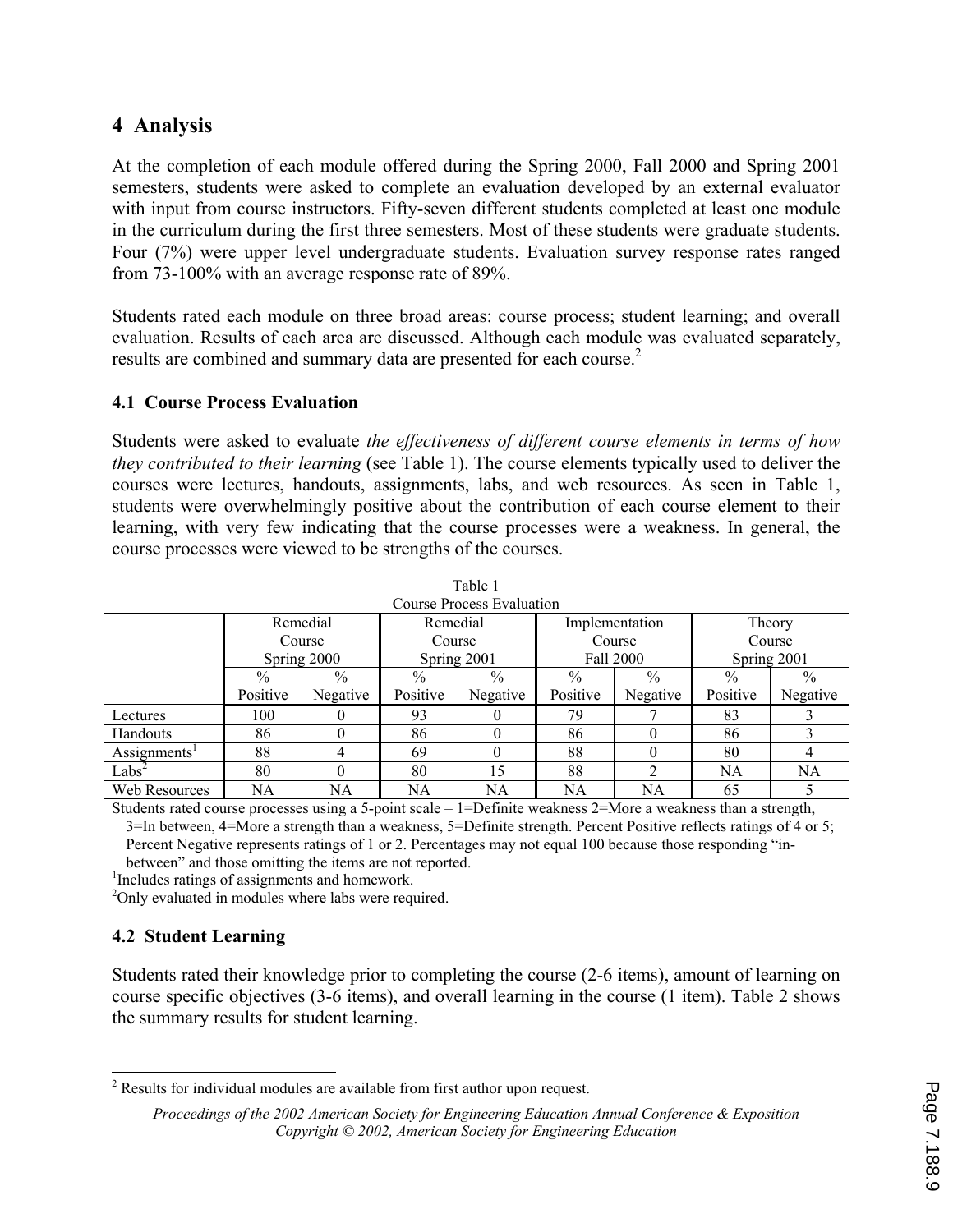To evaluate *prior knowledge*, students were asked to use a five-point scale to indicate their agreement with the statement: *Before I took this course, I knew a lot about…[insert specific course content].* This was the area with the most diverse student responses. As seen in Table 2, students completing the first modules in the Spring 2000 semester had the most prior knowledge of course material. In following semesters, most students had some prior knowledge of course content, but not a great deal.

To assess *learning of specific course objectives*, students were asked to use a five-point scale to indicate their agreement with the statement: *I learned a lot about…[insert specific course objective]*. Students were generally quite positive about the amount of learning on specific learning objectives. Very few students indicated disagreement with the evaluation items (see Table 2). This is also the case with their assessment of overall learning indicating that the learning objectives of the courses were attained.

|                                                                       |                                   |               |                                   | <b>Student Learning</b> |                                       |               |                                 |               |
|-----------------------------------------------------------------------|-----------------------------------|---------------|-----------------------------------|-------------------------|---------------------------------------|---------------|---------------------------------|---------------|
|                                                                       | Remedial<br>Course<br>Spring 2000 |               | Remedial<br>Course<br>Spring 2001 |                         | Implementation<br>Course<br>Fall 2000 |               | Theory<br>Course<br>Spring 2001 |               |
|                                                                       |                                   |               |                                   |                         |                                       |               |                                 |               |
|                                                                       |                                   |               |                                   |                         |                                       |               |                                 |               |
|                                                                       | $\frac{0}{0}$                     | $\frac{0}{0}$ | $\frac{0}{0}$                     | $\frac{0}{0}$           | $\frac{0}{0}$                         | $\frac{0}{0}$ | $\%$                            | $\frac{0}{0}$ |
|                                                                       | Positive                          | Negative      | Positive                          | Negative                | Positive                              | Negative      | Positive                        | Negative      |
| Prior knowledge                                                       | 57                                | 22            | 29                                | 47                      | 27                                    | 45            | 16                              | 53            |
| Amount of learning<br>on specific learning<br>objectives <sup>1</sup> | 76                                | 4             | 74                                |                         | 86                                    |               | 76                              | 6             |
| Overall learning <sup>2</sup>                                         | 86                                |               | 79                                |                         | 79                                    | 4             | 78                              |               |

| Table 2                                  |  |  |  |  |  |  |  |
|------------------------------------------|--|--|--|--|--|--|--|
| $1 + 1 - 1 - 1$<br>$0.0$ masses $\alpha$ |  |  |  |  |  |  |  |

Students used a 5-point scale – 1=Strongly disagree 2=Disagree, 3=In between, 4=Agree, 5=Strongly agree. Percent Positive reflects ratings of 4 or 5; Percent Negative represents ratings of 1 or 2.

Percentages may not equal 100 because those responding "in-between" and those omitting the items are not reported.

<sup>1</sup>Reported amount of learning on a number of specific learning objectives.

<sup>2</sup>Results based on a single item, "Overall, I learned a lot in this course."

# **5 Conclusions**

With the rapid advances in technology, it is now possible to embed computing capabilities in virtually all manufactured devices. To realize the full potential of this technology, engineers must be trained to manage the complex design problems that are entailed. An important factor is the recognition that sound solutions require an understanding of concepts not covered in any one discipline. This paper presented an interdisciplinary curriculum that represents a first-step in that direction. This new curriculum enables students to develop high assurance, state-of-the-art, realtime embedded systems.

This curriculum is a work-in-progress, and will certainly evolve, just as the technology and needs of industry evolve. More details are available on-line at http://www.cis.ksu.edu/chert. This continual and rapid evolution of real-time embedded systems and development tools presents us with interesting challenges and unprecedented opportunities.